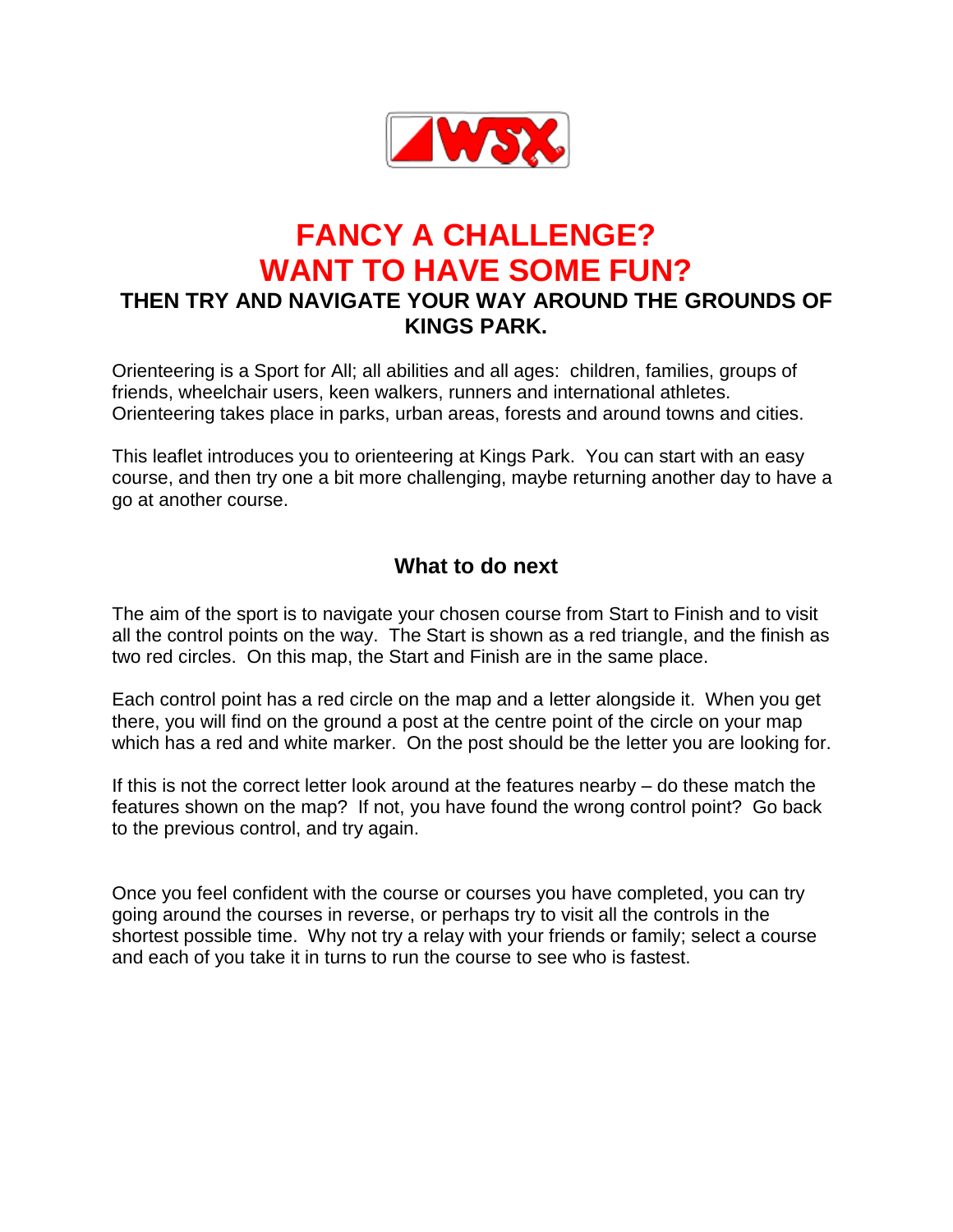| <b>Control Descriptions</b>                                                                                                                  |                                                                                                                                                                                                       |
|----------------------------------------------------------------------------------------------------------------------------------------------|-------------------------------------------------------------------------------------------------------------------------------------------------------------------------------------------------------|
| In orienteering, every control is on a recognisable<br>feature, so that it can be described.<br>The descriptions for your control sites are: |                                                                                                                                                                                                       |
| A<br>$\mathsf{B}$<br>$\mathsf{C}$<br>D<br>E.<br>F.<br>G<br>H<br>J<br>K<br>M –<br>N.                                                          | Fence corner<br>Corner of shrubs<br>Corner of fence<br>On low fence<br>Fence, south side<br>Tree<br>Back of Parkrun post<br>Back of bench<br>Fence<br>Fence<br>Fence corner<br>Fence<br>Path crossing |
| P.<br>$R_{\parallel}$<br>S<br>U                                                                                                              | Path Junction<br>Back of Parkrun post<br>Tree<br>Back of bench                                                                                                                                        |

#### **WHAT HAPPENS NOW?**

 $\overline{a}$ 

Now that you have mastered your course or courses at Kings Park, why not try one of our other Permanent Courses? We also have permanent courses at:

Queens Park Poole Park, Poole Littledown Park, Boscombe Boscombe Chine & Gardens Slades Farm, Wallisdown Alexandra Park, Parkstone Hamworthy Park, Poole Darby's Lane, Poole Upton Country Park, Poole Studland Beach, Studland Brownsea Island (map packs can be purchased from the island shop)

You can download any of these (except Brownsea) from our website – just go to

<http://www.wessex-oc.org.uk/> and click on Permanent Courses **TRY ANOTHER CHALLENGE!**